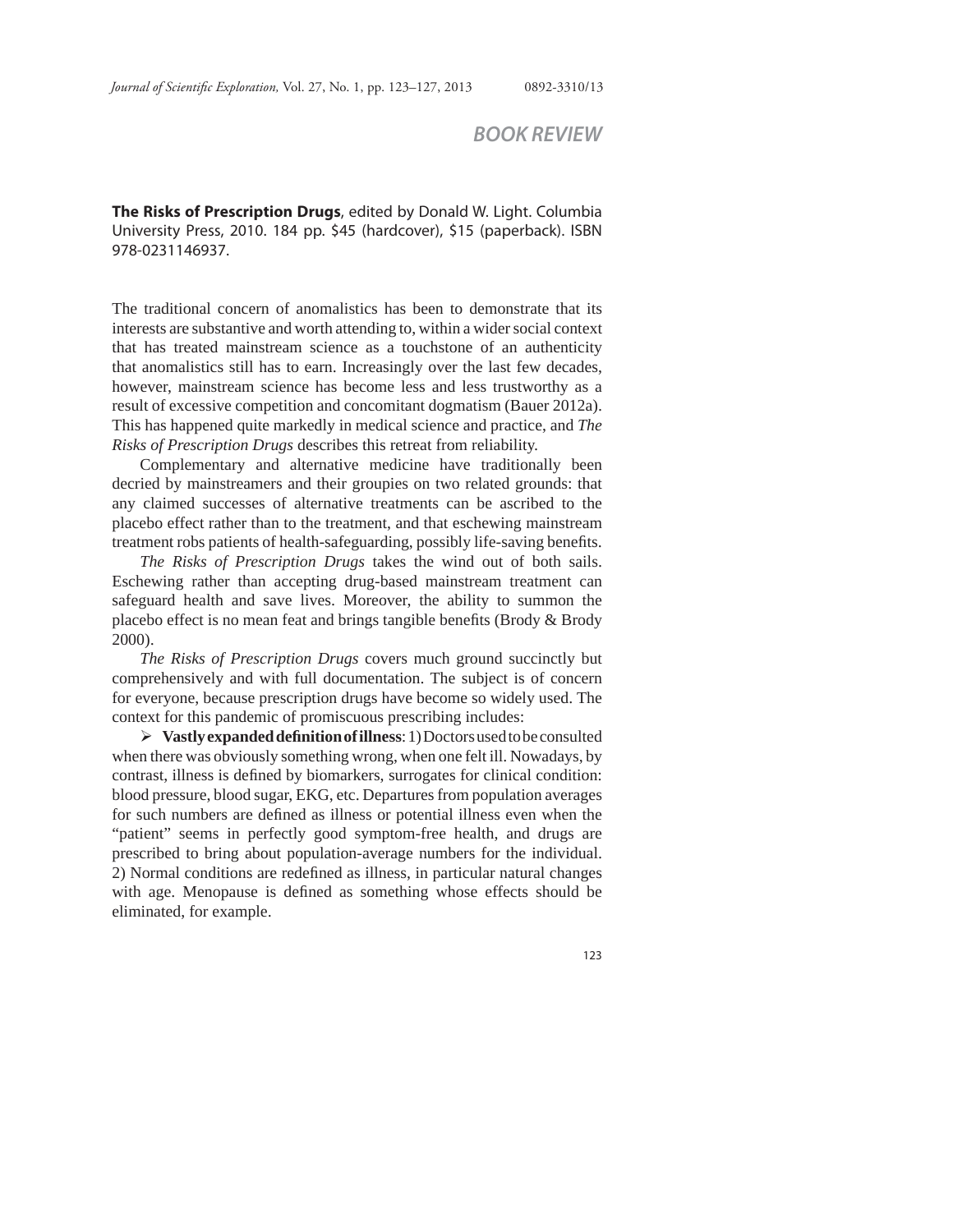**Drugs for all seasons**: Infectious diseases have been treated effectively with drugs, antibiotics that kill intruding bacteria or parasites selectively enough that host tissues remain relatively unharmed. The major virus-borne diseases have been stymied effectively through vaccination. Now that infectious diseases are largely controlled, drugs and vaccines are being applied against non-infectious conditions that have been defined as illness even though they are normal accompaniments of living and aging (Bauer 2012b).

**Symptoms and not causes are being treated**: Blood pressure and other such measures are *markers*, not ailments. Yet deviations from population-average numbers are defined as ill health or potential ill health and markers are treated as though they were causes.

One of the authors (Howard Brody) of *The Risks of Prescription Drugs* is an MD, the others are sociologists specializing in economic or medical issues. With copious citing of the research and review literature, they describe the parlous state of contemporary medical practice: dominated by the prescribing of drugs that are often unsafe, often not as good as those they replace, and exorbitantly and unwarrantedly expensive. Regulation is quite inadequate, in part because the pertinent agencies are specifically hobbled by laws and by gross underfunding.

Those circumstances are even less excusable since many books over the last decade or so have described various aspects of this state of affairs books by well-informed people: editors of medical journals and physicians both in academe and in medical practice as well as trustworthy science writers and journalists (Bauer no date). But these comprehensive critiques have so far had no discernable effect. Pharmaceutical companies have been able to bend Congress and federal agencies to their own benefit. Sooner or later this dysfunctional bubble must burst, under pressure both from economics and from increasing recognition of the harm done by "side" effects of drugs that should never have been prescribed, some of which should never have been approved in the first place.

Here are some of the salient points:

 $\triangleright$  Senator Estes Kefauver held hearings in the 1950s that revealed deficiencies and dangers that have not been reduced let alone rectified since then (pp. 47–48.). Retroactive evaluation revealed that hundreds of drugs in common use were not effective; they had been approved on the basis of unsound submissions by the manufacturers (pp. 50–51).

 $\triangleright$  Political interference has emasculated drug evaluation (p. 51 ff.). The definition of normal conditions as illness and associated advertising has meant that ~80% of adult Americans and ~50% of children take at least one prescription drug (p. 24). About 20% of seniors take ten or more.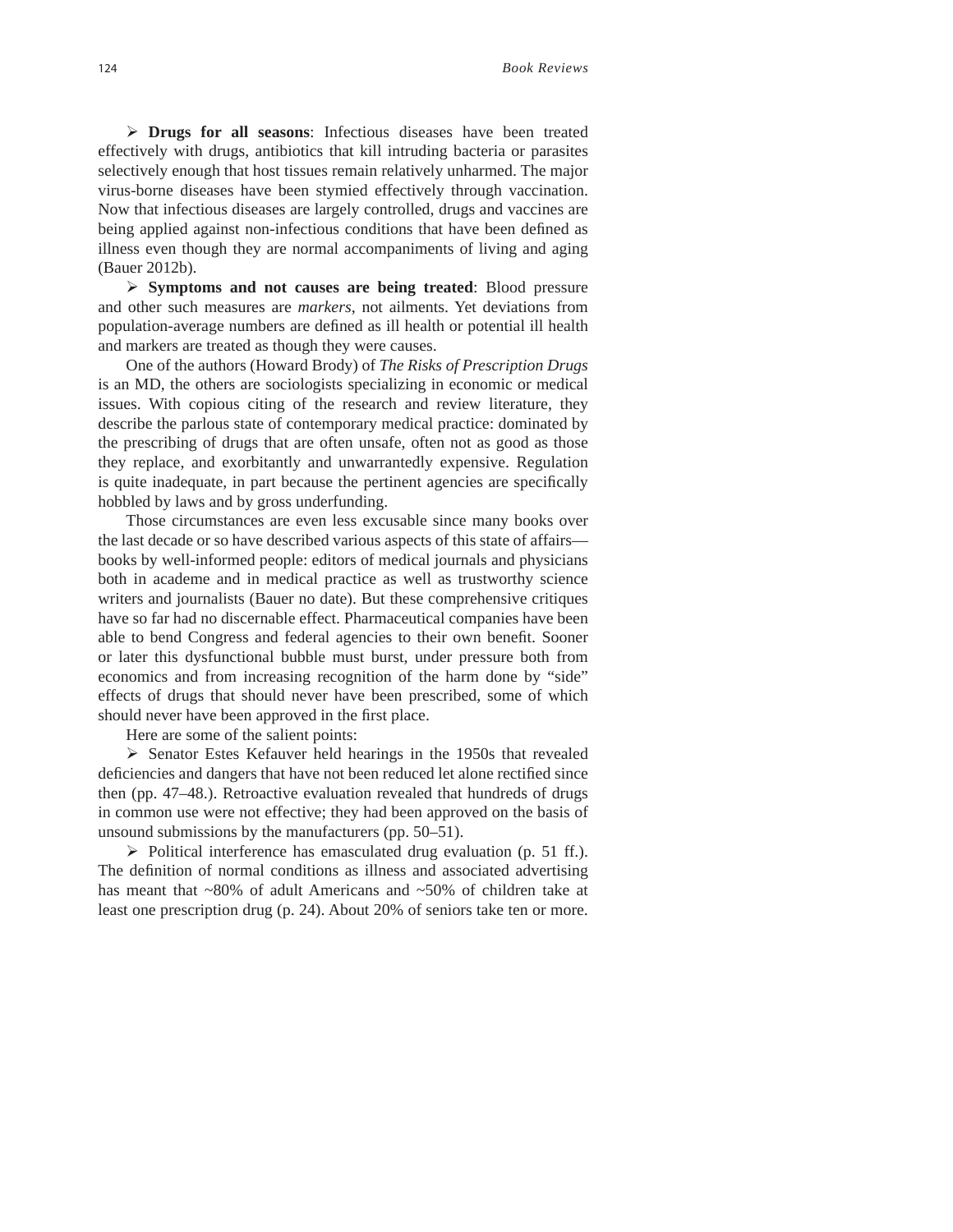— Menopause was declared a treatable disorder many decades ago. Over time it turned out that the supposed cure could be worse than the supposed disorder (Chapter 5).

 — Diagnoses of Attention Defi cit Hyperactivity Disorder have increased from less than 1% two decades ago to nearly 8% by 2003. Two million children take stimulants to treat this condition (p. 93).

 — About 10% of teenagers are diagnosed as having a Major Depressive Disorder and are chiefly treated with drugs  $(p. 94)$ . But the efficacy of antidepressants is minimal, e.g., 65% vs. 58% for placebo, among pre-teen children (p. 95).



 — Prescriptions of psychotropic drugs increased seven-fold during the 1990s (p. 100). "Social anxiety disorder" is said to affect six times as many people as a decade earlier (pp. 103–104).

Drugs are prescribed not only for manifest illness, but also for people said to be at risk of illness for such reasons as elevated blood pressure or genetic predisposition. If that trend continues, the results could be disastrous (pp.  $111-112$ ).

 $\triangleright$  Clinical trials that form the basis for drug approval are typically too small and too short to properly test safety and efficacy (p. 7). Trials are also readily biased in many ways (pp. 15–16). That they are biased in actual practice is demonstrated by the fact that trials funded by a given company almost always yield a result favorable to that company's drug (p. 81).

— The Food and Drug Administration often approves drugs championed by manufacturers even against the advice of its own in-house experts. Well-known drugs bearing serious risks or little advantage over others include Avandia, Bextra, Celebrex, Crestor, Lamisil, Levitra, Singulair (p. 6).

— Statins do not have the claimed benefit of reducing risk of cardiovascular disease by lowering cholesterol levels. They do have seriously damaging other effects (Chapter 3).

 — Most new drugs are no better than the ones they replace. Often they are not as good, as well as often more toxic, but always they are more expensive. Only 2–3% are significant advances, and only  $\sim$ 10% represent any improvement at all (pp. 5, 11).

 $\triangleright$  The frequency of adverse events caused by prescription drugs was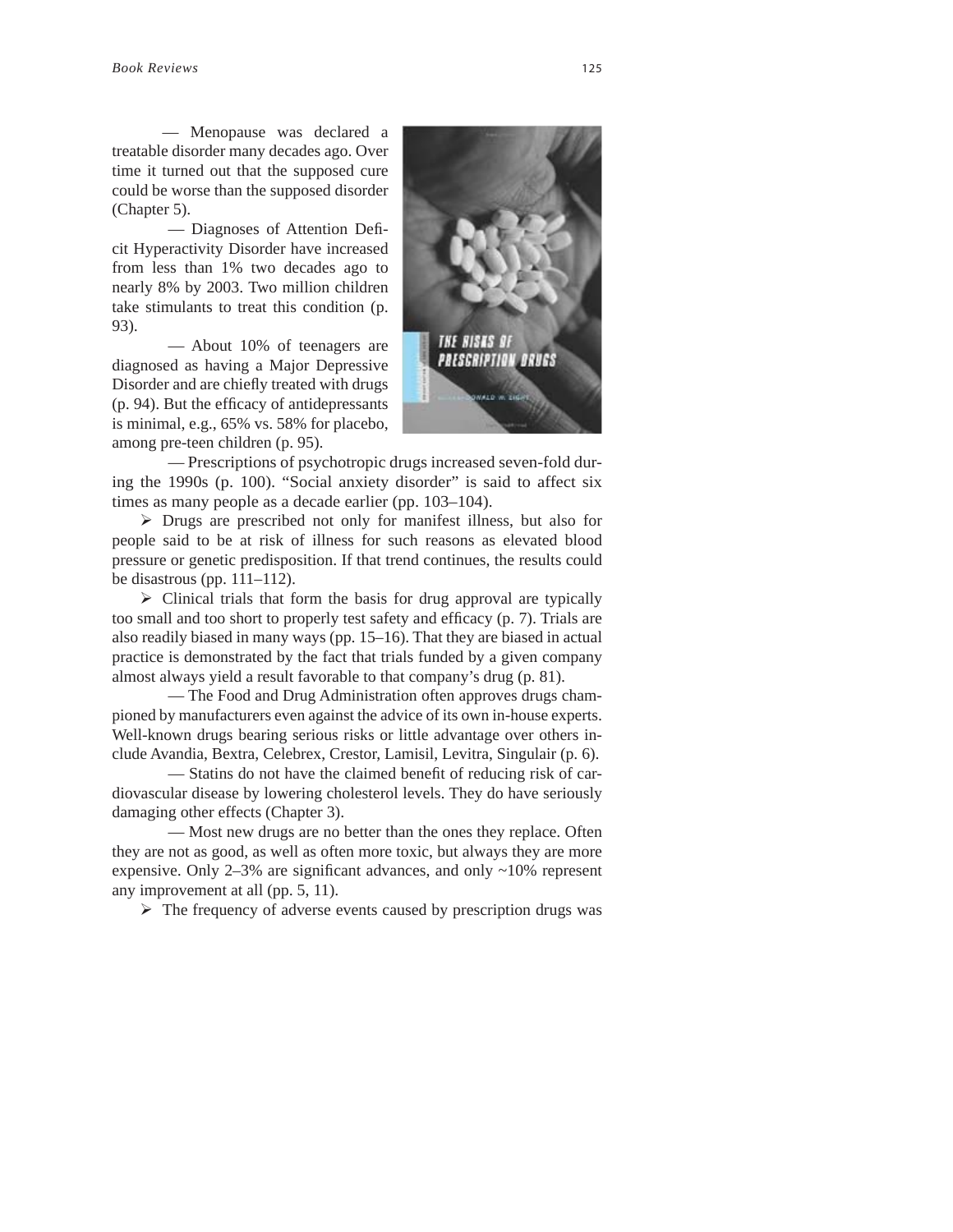ten times greater in 2005 than in 1985 (p. 3). The number of serious adverse events reported to the Food and Drug Administration is on the order of only 1% of all the occurring serious adverse events (p. 3).

 — After toxic effects become known, warnings on labels are slow to appear, for reasons both of bureaucratic inertia and influence exerted by drug companies (p. 11). Drugs continue to be marketed even after serious toxicity has become known to manufacturers and the FDA, for example with streptomycin or Vioxx (pp. 46–47).

 — One estimate claims the lifetime risk of severe injury from a prescription drug to be 26 in 100. By comparison, the risk from an auto accident is 2 in 100 (p. 54).

 $\triangleright$  Most doctors get most of their information from drug companies, through visits from sales representatives, and from advertisements in medical journals (p. 46). Many doctors do not recognize well-established side effects of drugs, for instance muscle aches and cognitive impairment associated with statins; patients remain uninformed and at serious risk (p. 10).

 $\triangleright$  Drug companies spend far more on marketing than on research (p. 5). They break laws against marketing off-label use (p. 22) and continue to pay enormous fines—hundreds of millions of dollars—because their profits from such marketing are much greater (p. 6).

 $\triangleright$  The national costs of prescription drugs are enormous, owing in part to Congressional deference to pharmaceutical companies (p. 26 ff.). Sales of psychotropic drugs increased tenfold in a decade to ~\$6.7 billion by 2001 (p. 110).

The weakest part of *The Risks of Prescription Drugs* is the Epilogue, which suggests strategies to correct the present dysfunctions in a striking table (p. 159) that contrasts present-day practices with what would serve the public good. The suggested strategies amount to eliminating conflicts of interest, relying on independent evaluations of drugs, and funding federal agencies well enough to make that possible. It seems highly unlikely that the political will for this can be summoned in the foreseeable future. Nothing will be done until the influence exerted by the pharmaceutical industry is curbed, but that industry has swamped Congress with lobbyists and campaign contributions. It is hardly an exaggeration to say that Pharma has the best Congress that it could buy.

In addition to its important specific substance, this book also illustrates the general applicability of the aphorism that war is too important to be left to the generals. On any matter of public policy, the specialists should not be the decision makers. They see trees but not the landscape, and they suffer inevitable conflicts of interest, intellectual as much as material. Historians and sociologists have discerned fatal problems with medical